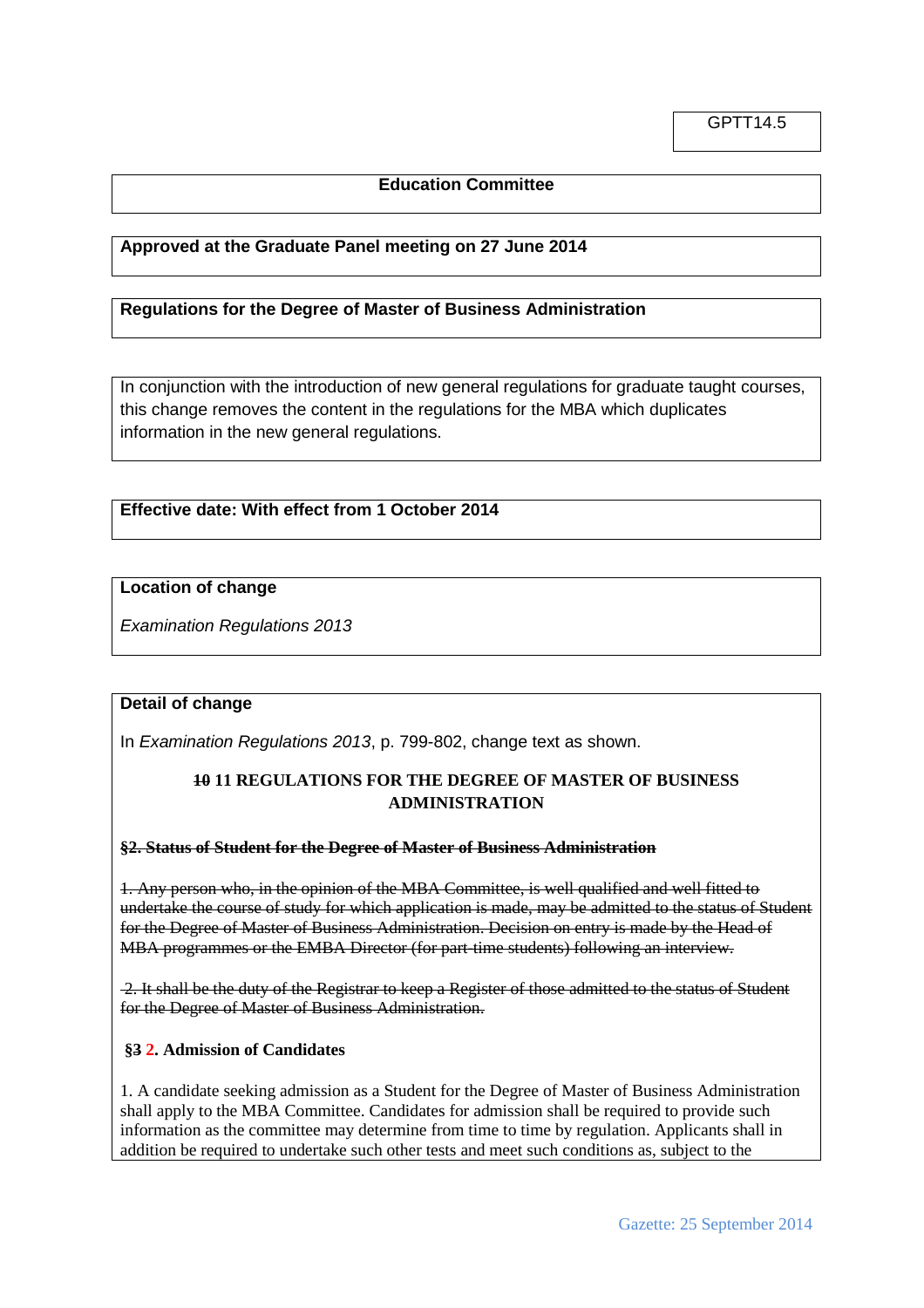approval of the Social Sciences Board, the committee may determine by regulation.

2. No person shall be admitted as a Student for the Degree of Master of Business Administration under these provisions unless he or she is also a member of some college, hall, or other approved society, and unless the application for admission as a Student for the Degree of Master of Business Administration has the approval of that society. The Head of MBA programmes shall forward the application to the candidate's society or to the society to which the candidate wishes to apply for membership, as appropriate; and admission by the committee shall be conditional upon admission by an approved society.

3. A student registered for any other higher degree or diploma in the University may apply for transfer to the status of Student for the Degree of Master of Business Administration. The committee shall have power to make such transfer, provided that it is satisfied that the student is well qualified and well fitted to undertake the course of study for which application is made, and that the application has the support of the candidate's society. A candidate who transfers status in this way shall be reckoned as having held the status of Student for the Degree of Master of Business Administration from the time of admission to his or her previous status, unless the committee shall determine otherwise.

# **§4 3. Supervision of Students**

1. Every candidate on admission as a Student for the Degree of Master of Business Administration shall be placed by the MBA Committee under the supervision of a member of the University or other competent person selected by the committee, and the committee shall have power for sufficient reason to change the supervisor of any student or to arrange for joint supervision by more than one supervisor, if it deems necessary.

2. It shall be the duty of the supervisor of a student entered upon a course of study to direct and superintend the work of the student, to meet the student regularly, and to undertake such duties as shall be from time to time set out in the Divisional Board's memorandum of guidance for students and supervisors.

3. The supervisor shall submit a report on the progress of a student to the committee three times a year, and at any other time when the committee so requests or the supervisor deems expedient. The supervisor shall communicate the contents of the report to the student on each occasion that a report is made, so that the student is aware of the supervisor's assessment of his or her work during the period in question. In addition, the supervisor shall inform the committee at once if he or she is of the opinion that the student is unlikely to reach the standard required for the Degree of Master of Business Administration.

4. It shall be the duty of every Student for the Degree of Master of Business Administration to undertake such guided work and to attend such seminars and lectures as his or her supervisor requests; to attend such meetings with his or her supervisor as the supervisor reasonably arranges; and to fulfil any other requirements of the Divisional Board as set out in its memorandum of guidance for students and supervisors.

# **§5 4. Residence and other Requirements**

1. No full-time Student for the Degree of Master of Business Administration shall be granted leave to supplicate unless, after admission, he or she has kept statutory residence and pursued his or her course of study at Oxford for at least thirty-two weeks.

2. No full-time Student for the Degree of Master of Business Administration shall retain that status